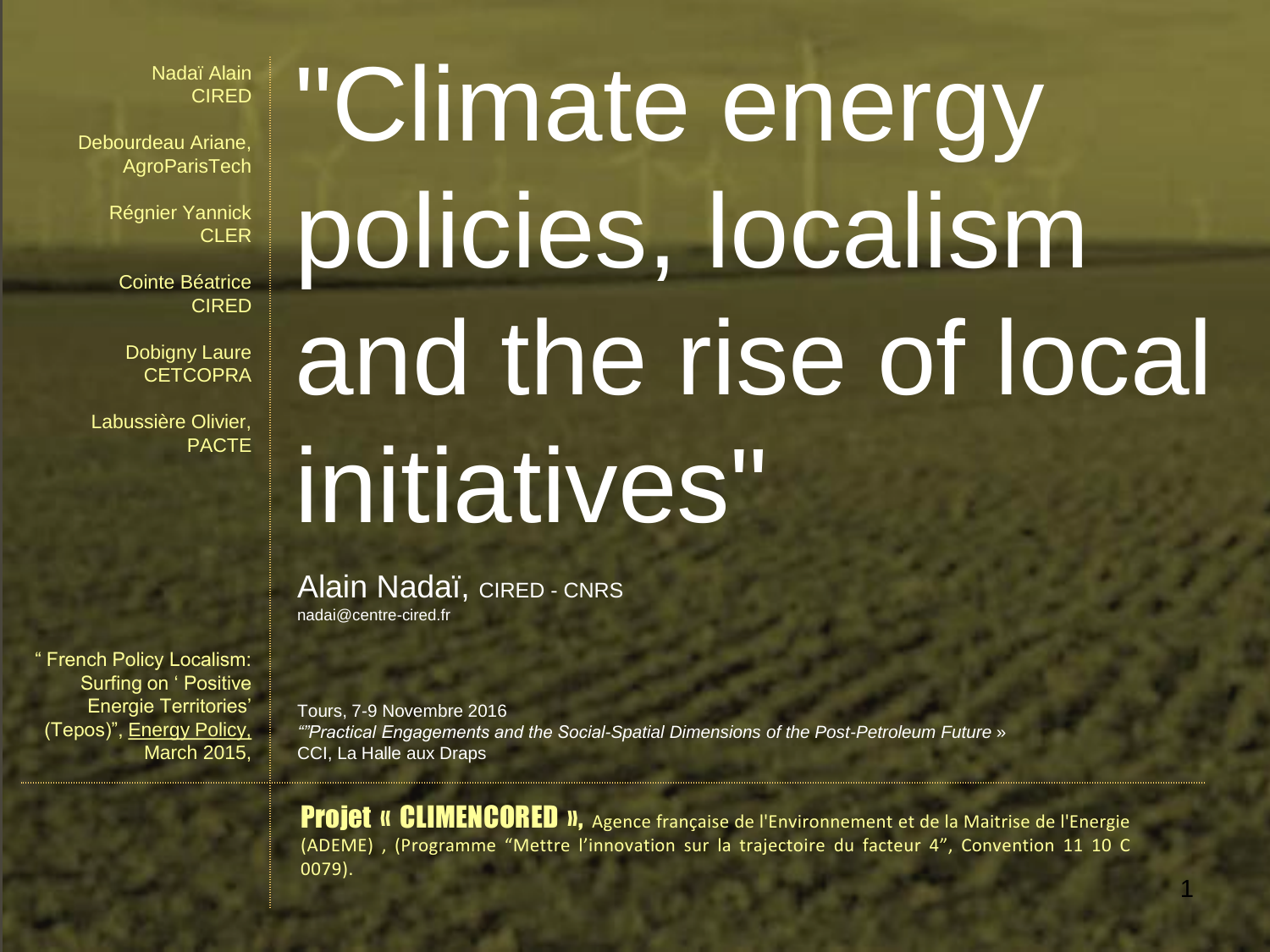# Localis

expériences locales, communautés énergétiques renouvelables, grassroots initiatives, renewable energy communities, territoires à énergie positive, territoires à énergie positive pour la croissance verte …

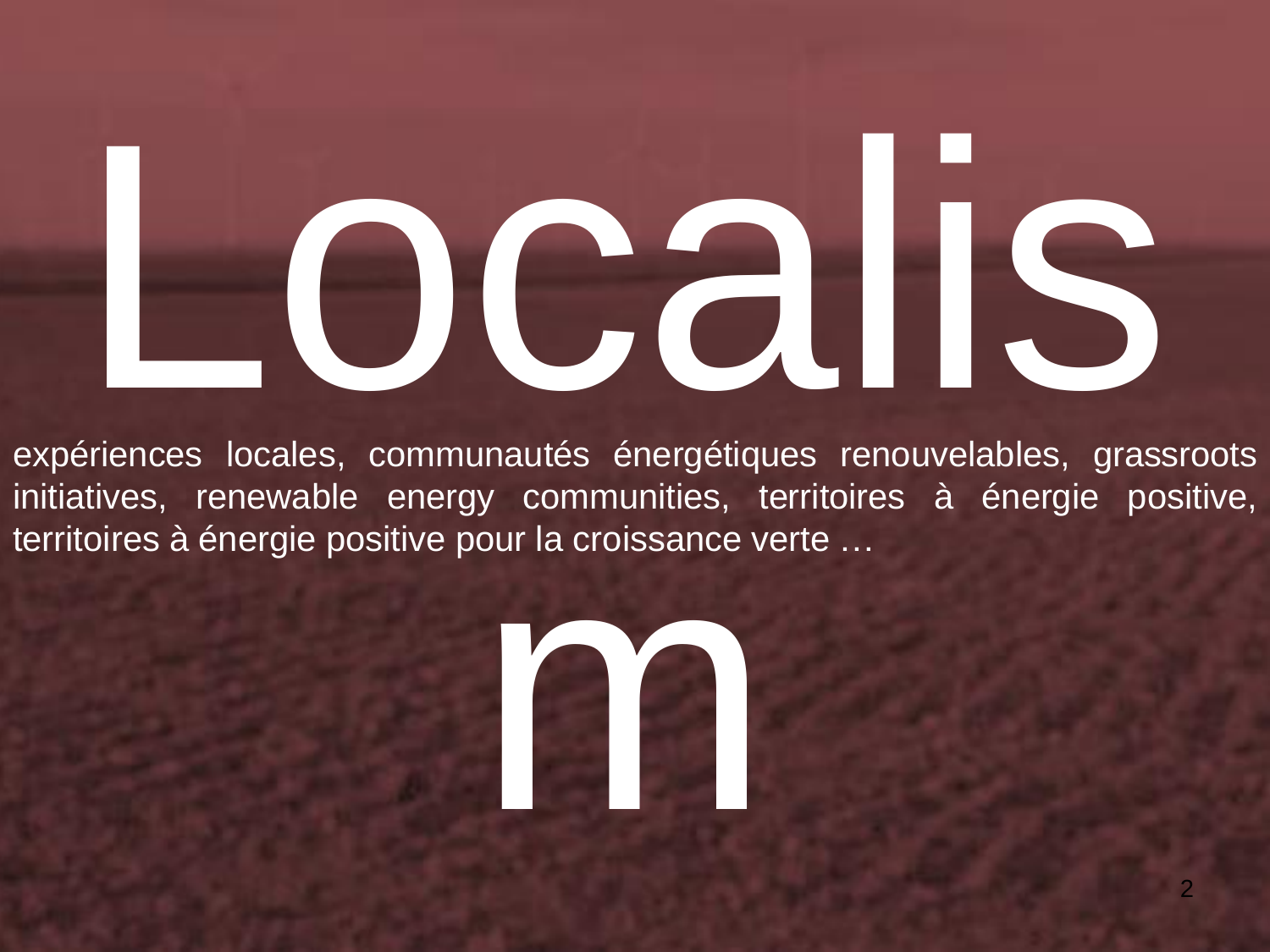# Community Energy in the UK

**2011** 190 initiatives identified [354 responses]

#### **Success Factors**

Collective of actors (project) [cohesion, project competences, shared vision, implication]

Partnerships, local / regional / national networking [local authorities, NGOs, other communauties / projects]

Public policies [financial support, feed-in tariffs]

#### **Failure factors**

#### Project issues

[access to financial support, lack of time / work resource / volunteership / commitment on project le projet, project issues, lack of expertise]

#### Lack of support

[indifference / mistrust on local level, instability of public policy, regulaotry complexity]

Seyfang G., Park J.L., Smith A. 2013. « A thousand flowers blooming? An examination of community energy in the UK, Energy Policy, 61, 977-989.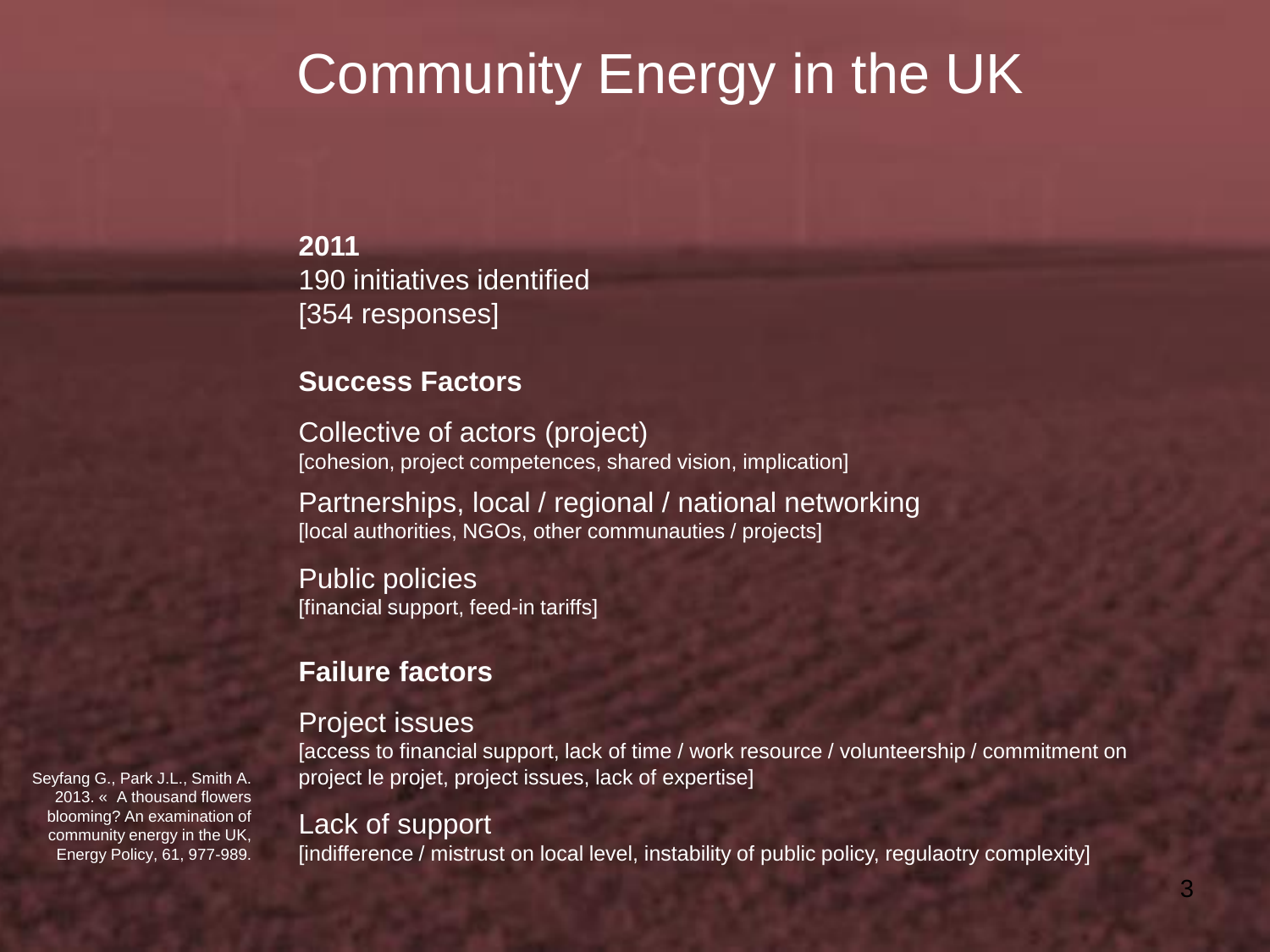### « Localism », a debate in the UK

End of 1990's

'Third Way', between market and government, The « community » as 'the' actor of vibrant society

Local, « localism »

« local trap »

The « local » … as greener, more democratic, more relevant for climate energy action …

Local is a scale as any other, constructed as any other scale No specific relevance

•Marvin, S., Guy, S., 1997. Creating myths rather than sustainability: the transition •fallacies of the new localism. Local Environ.: Int. J. Justice Sustain. 2 (3), 311–318.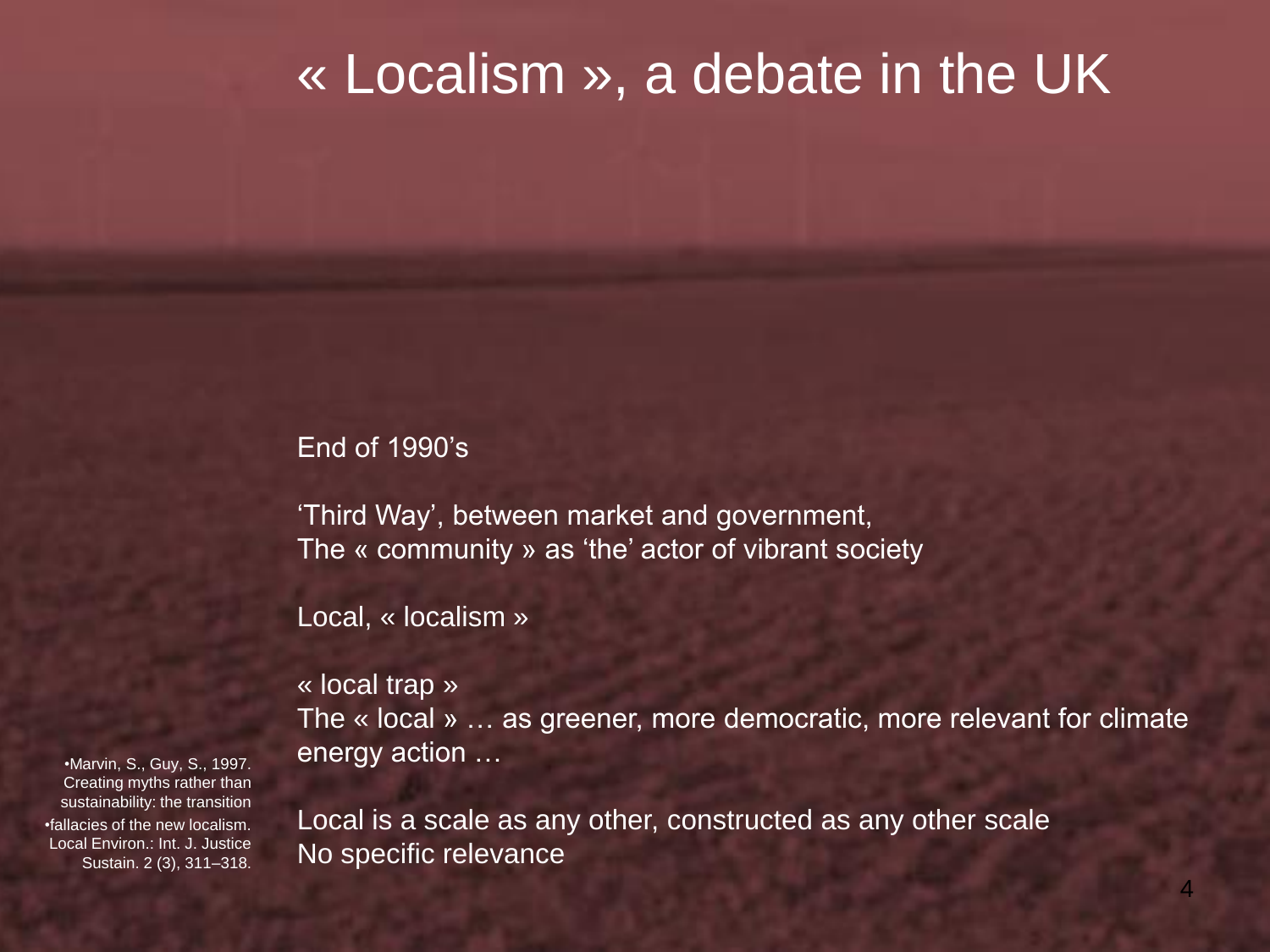# « Localism », a debate in the UK

Walker, G., Cass, N., 2007. Carbon reduction,"the public"and renewable energy: engaging with socio-technical configurations. Area 39, 458– 469.

Walker, G., Devine-Wright, P., 2008. Community renewable energy: What should it mean? Energy Policy 36, 497–500.

Walker, G., Devine-Wright, P., Hunter, S., High, H., Evans, B., 2010. Trust and community: Exploring the meanings, contexts and dynamics of community renewable energy. Energy Policy, 38, 2655–2663.

Catney P., MacGregor S., Dobson A., Hall S.M., Royston S., Robinson Z., Ormerod M., Ross S., 2013. Big society, little justice? Community renewable energy and the politics of localism. Local Environment: The International Journal of Justice and Sustainability 19(7), 715-730.

Park Jung J., 2012. Fostering community energy and equal opportunities between communities, Local Environment: The International Journal of Justice and Sustainability 17(4), 387-408. 2010 change in government « Big society » (vs « Big State ») Neoliberal interpretation of Third Way

Local community, the actor in charge of development (social, political, economic)

Renewable / sustainable energy community Emergence in energy policy discourse Buzz word behind financial support Heterogeneous realm

Change in support (repayable loans, competitive tenders …) Reduction (total amount, feed-in tariff)

Equity issues (who gets access to public support? Quid of the most deprived communties ?)

Efficiency issue (relying actors that you do not support enough ?)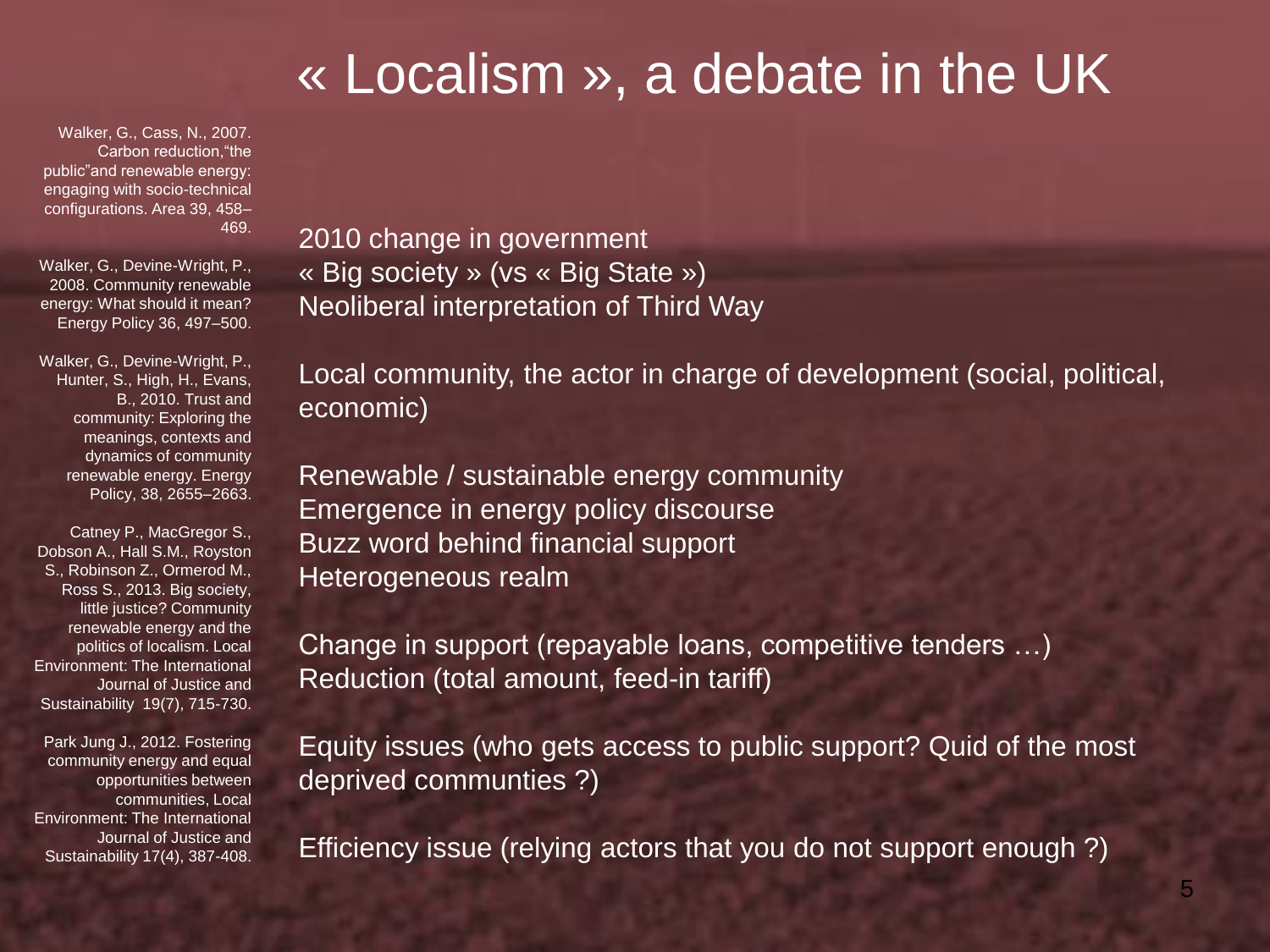### One or many communties? [one or many territories?]

Debate about the notion of community

Content in policy discourse

Role assigned by policy discourse

#### *neoliberal*

individuated, capable, competent [competitive] imperative for economic development

#### *entrepreunarial*

building partnerships (public institutions-market actors-civil society)

#### *activist*

6 Community development as a (local, global) resistance to neoliberalism

Geoghan M., Powell F., 2009. Community development and the contested politics of the late modern agora: of, alongside or against neoliberalism? Community Development Journal 44(4), 430–447.

Amin A., 2005. Local community on trial. Economy and Society 34(4), 612-633.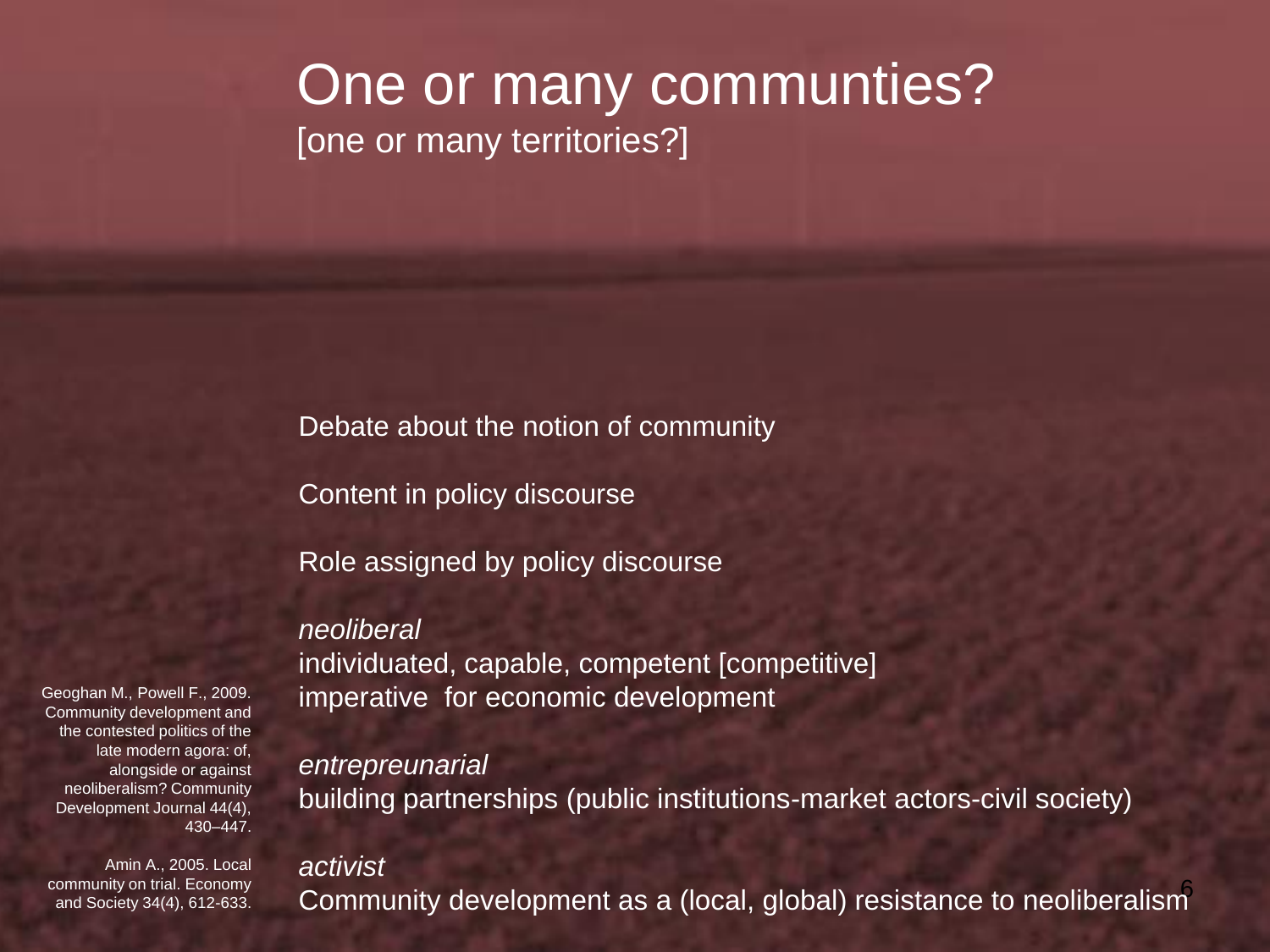# French Localism ?

Which initiatives ? [number, content, history, territoriality …]

Which « local » is called on ? [neolibéral, entrepreunarial, activist …]

#### Called for which role ?

[leading, innovating, resolving issues [acceptability], disseminating technologies / leading local projects …]

Decentralisation & liberalisation ? [beyond French historical energy centralism… ]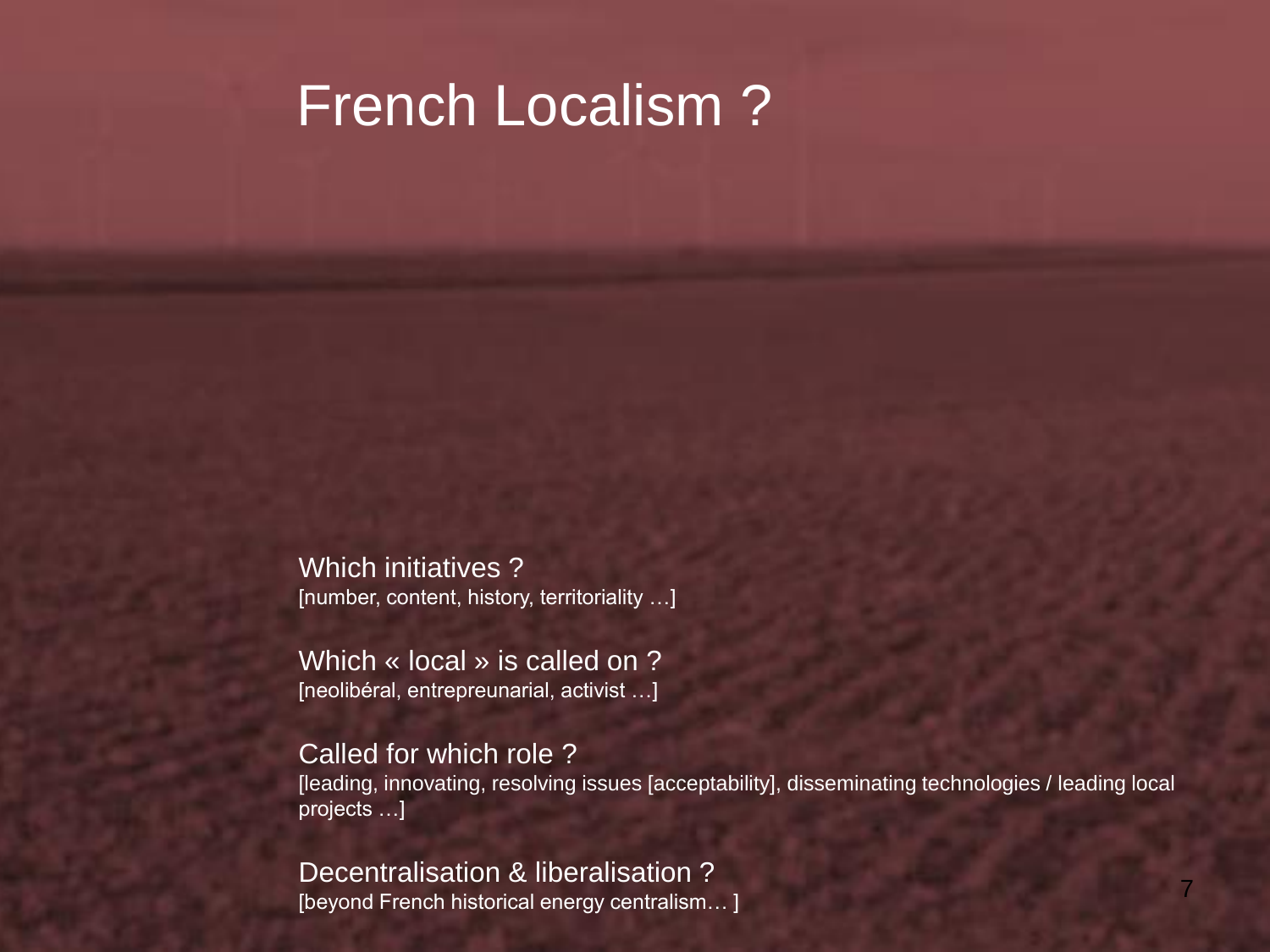# French

expériences locales, communautés énergétiques renouvelables, grassroots initiatives, renewable energy communities, territoires à énergie positive, territoires à énergie positive pour la croissance verte …

# localism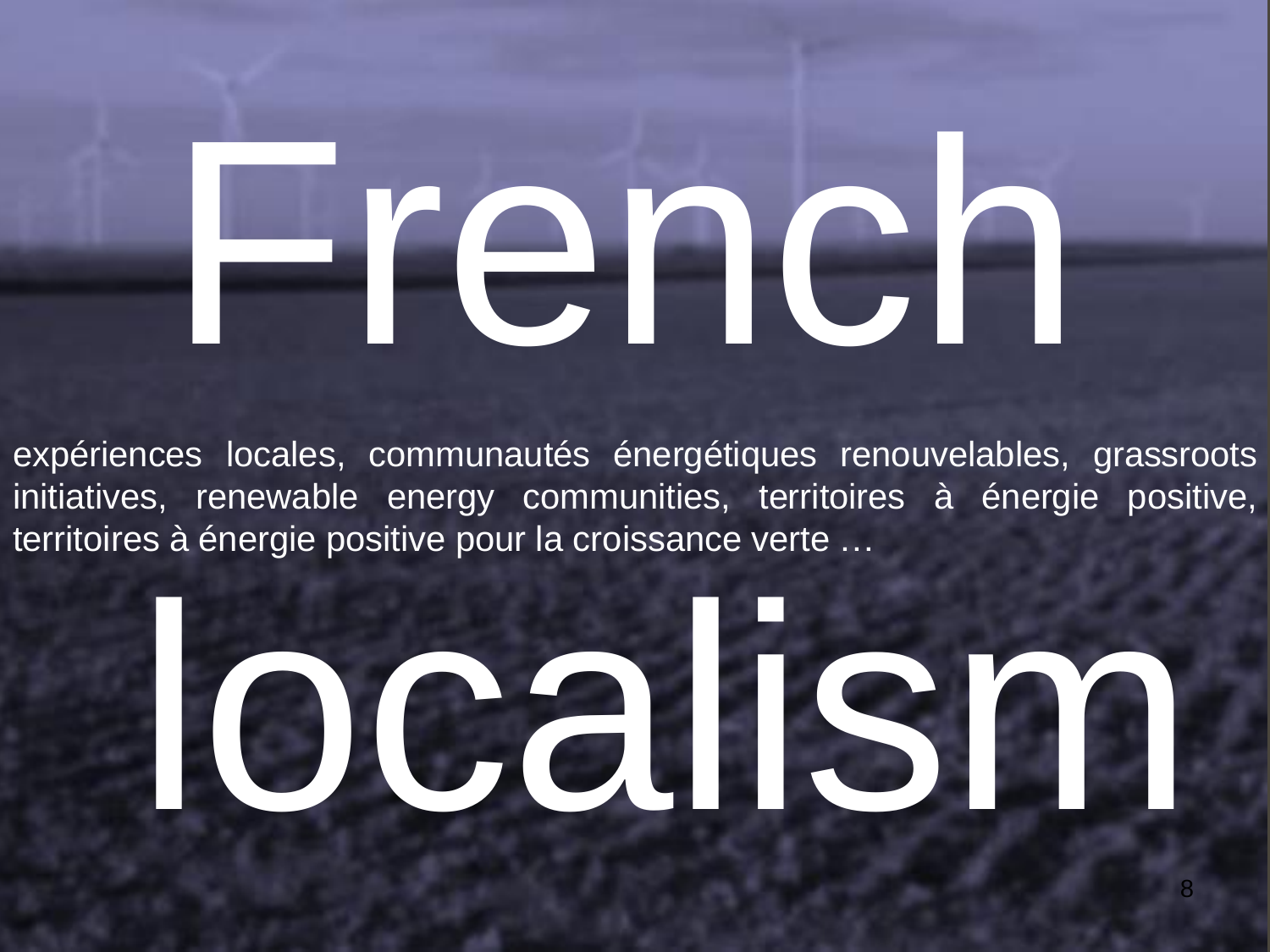# Emergent French localism

AMOrce [set up in 1987, heating network/energy/waste, 835 members] Energy Cities [urban, 1990, 1000 cities] Covenant of Mayors [mostly urban,2008, 6700 signatories] TEPOS [POSitive Energy Territory] network [rural, 2011, 50 members]

Grenelle de l'environnement [first time represented]

Policy discourse 2013 draft TECV Law >> territory (130); local (51); transition (329) ; decentralisation (1) 2015 TECV Law >> call for projects (2016), financial support about 300 TEPCV [may 2016]

Only a recent administrative follow up in France

Commune [English parish] Group of communes ['communautés de communes'] Natural Regional Park [voluntary engagement of parishes in sustainable charter] Pays [voluntary gathering of 'communautés de communes' endowed with competence in the field of local development]  ${\sf Region}$  [administrative and political entity, interface betw national and territorial, regionalisation of climate energy policy]

Not "community" Variable perimeter Collectives of different types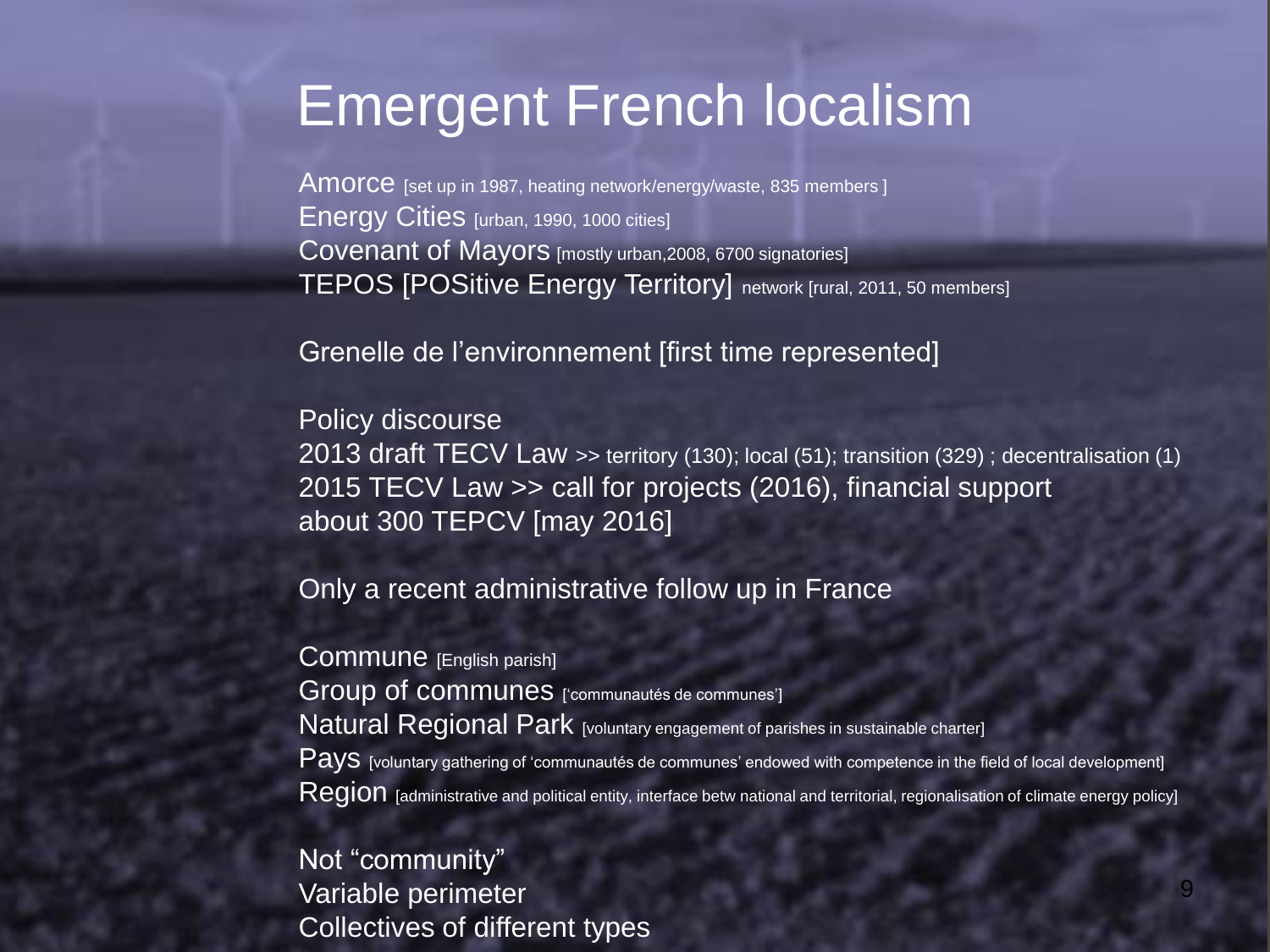expériences locales, communautés énergétiques renouvelables, grassroots initiatives, renewable energy communities, territoires à énergie positive, territoires à énergie positive pour la croissance verte …

A

# census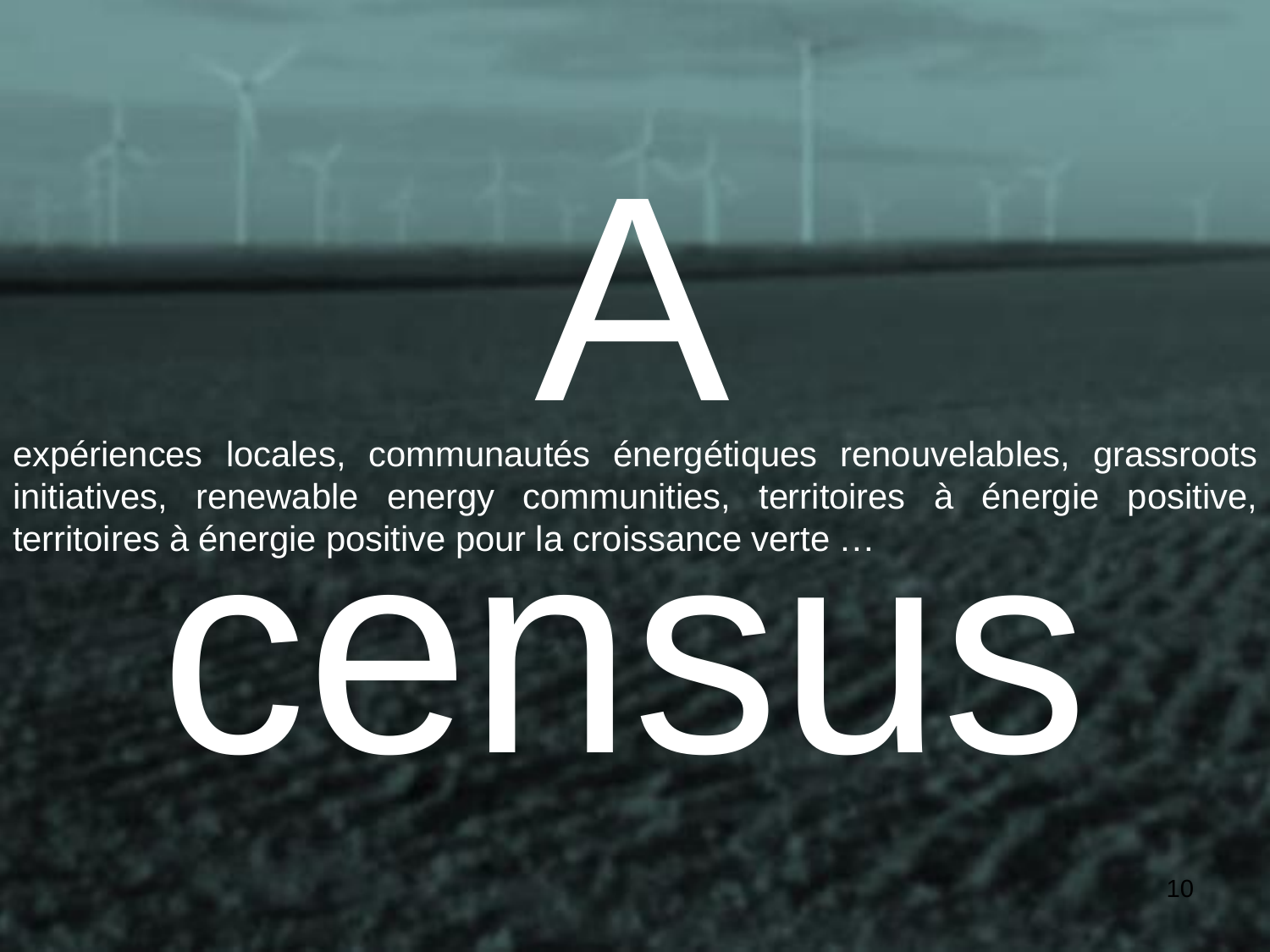# A state of rural experiments

Census 2012 In association with TEPOS Ongoing dynamics

#### **TEPOS**

set up in June 2011 rural local authorities and stakeholders [energy and farming cooperatives, small and medium size enterprises, specialised NGOs and engineering offices]

working for the energy transition in rural territories heading towards energy autonomy (or '100% renewables') average annual coverage of energy consumption by local renewable energy production (electricity, heat and mobility)

150 prospects [TEPOS and RES LEAGUE, 2012] 50 members [16 certified TEPOS] [April 2016] Prospect listing Pooling by project Exchange with TEPOS Completed list [publicly available data, interviews]

10 significant experiments (2012)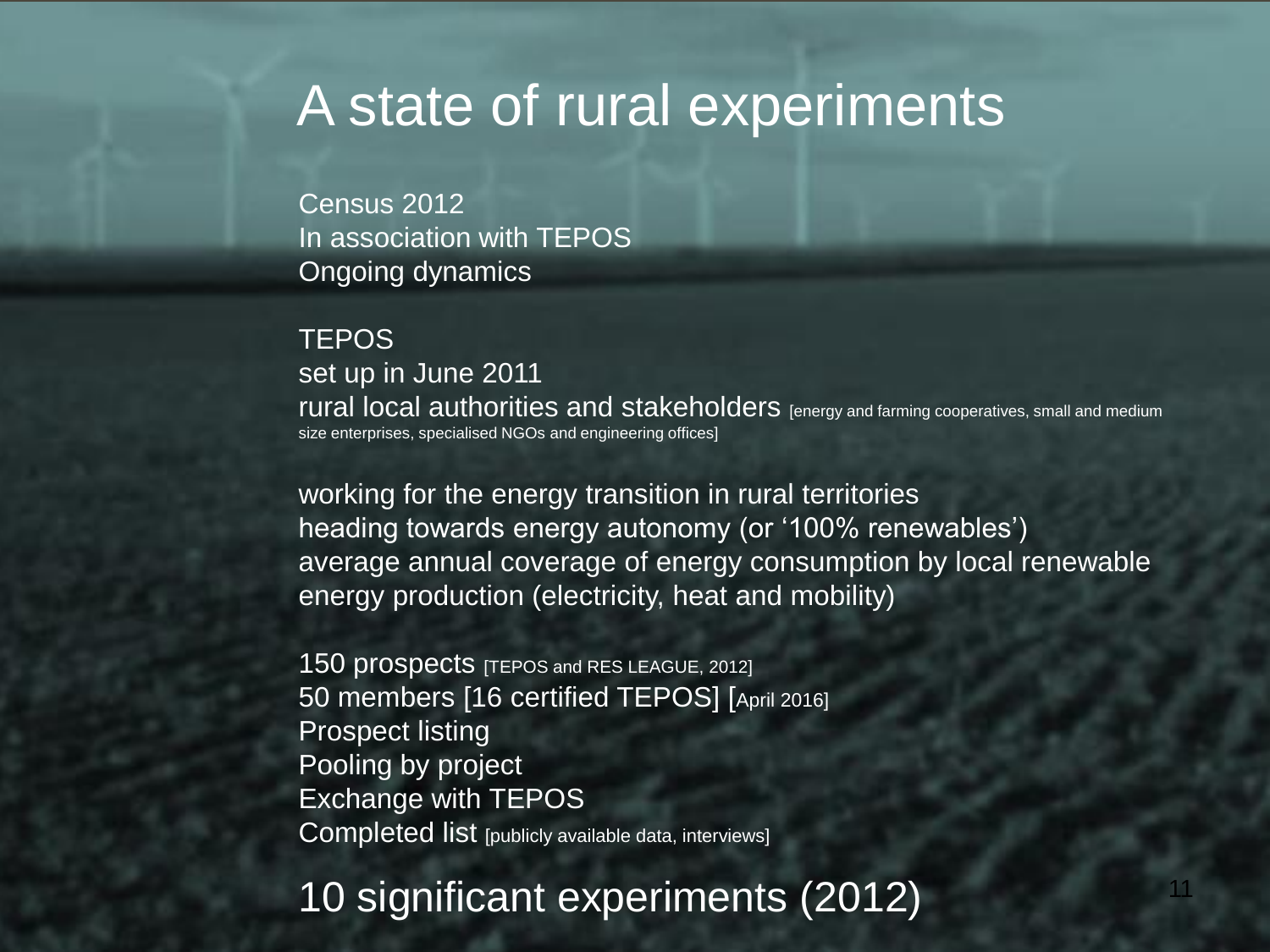# A state of rural experiments

#### [Criteria]

Actual development [installed capacity, energy production, schedule/milestones, expected development in 2012-2013]

Innovative dimension [model of organisation or assemblage that can be developed on a larger scale or by other collectives]

Collective dimension [mutualisation, range/diversity of actors]

Scale [scales (European, national, local) included in carrying out the experiment]

Institutionalisation [connection with existing institutional devices such as energy or climateenergy policy frameworks]

Climate energy dimension [targeted at energy or climate issues, or both]

Energy context [singularity of regional energy context – e.g. Brittany, PACA ...]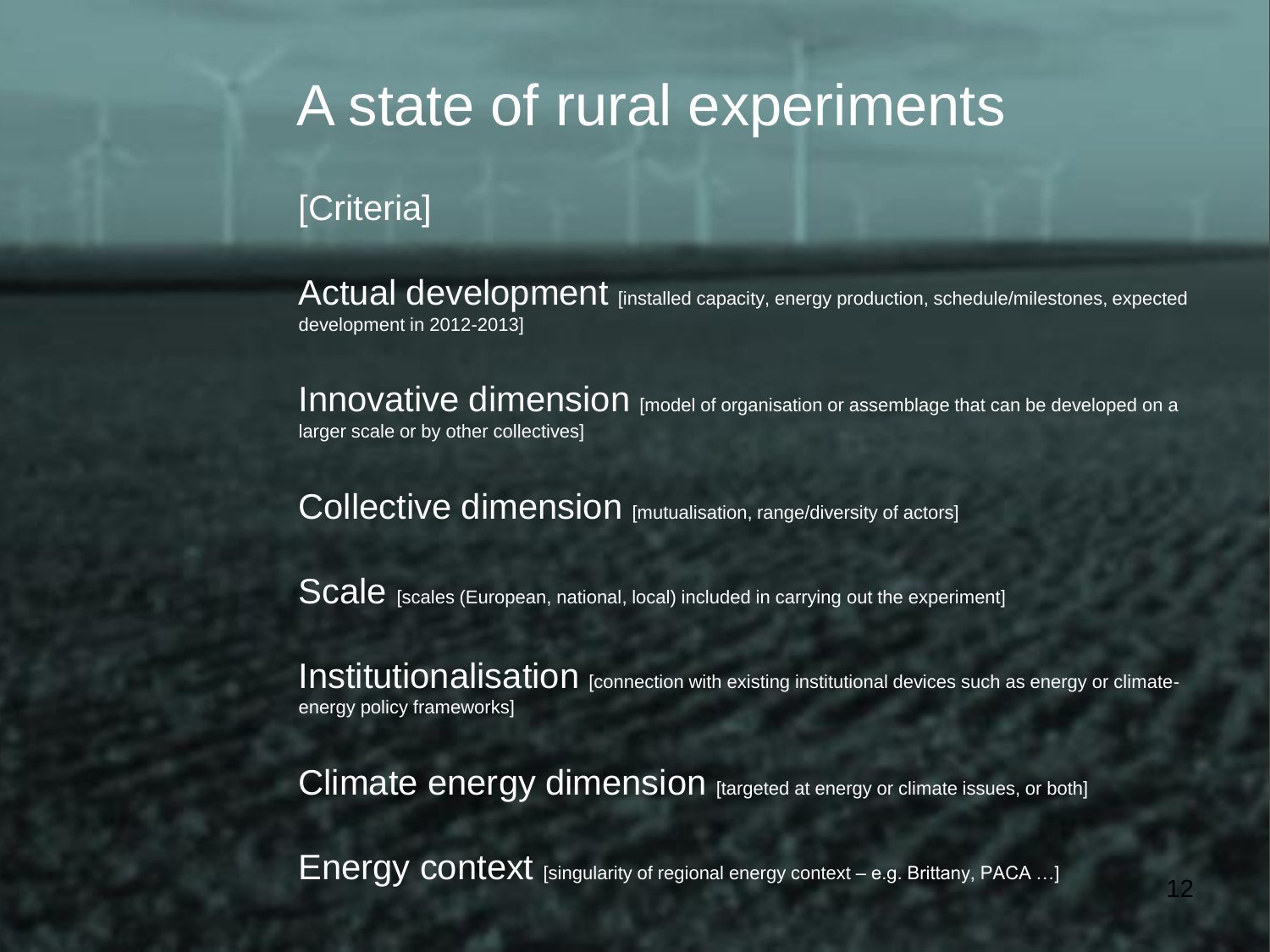### A state of rural experiments

La commune de Kayersberg (Alsace)

La commune de Tramayes (Bourgogne)

La Communauté de Communes du Mené (Bretagne)

La Communauté de Communes Val d'Ille (Bretagne)

La Communauté de Communes des Crêtes Pré-Ardennaises\* (Champagne-Ardennes)

Le Pays de Figeac (Midi-Pyrénées)

La commune de Loos-En-Gohelle\* (Nord Pas-de-Calais)

La commune de Montdidier (Picardie)

Le Pays Thouarsais (Poitou-Charentes)

La Biovallée\* (Diois, Rhône-Alpes)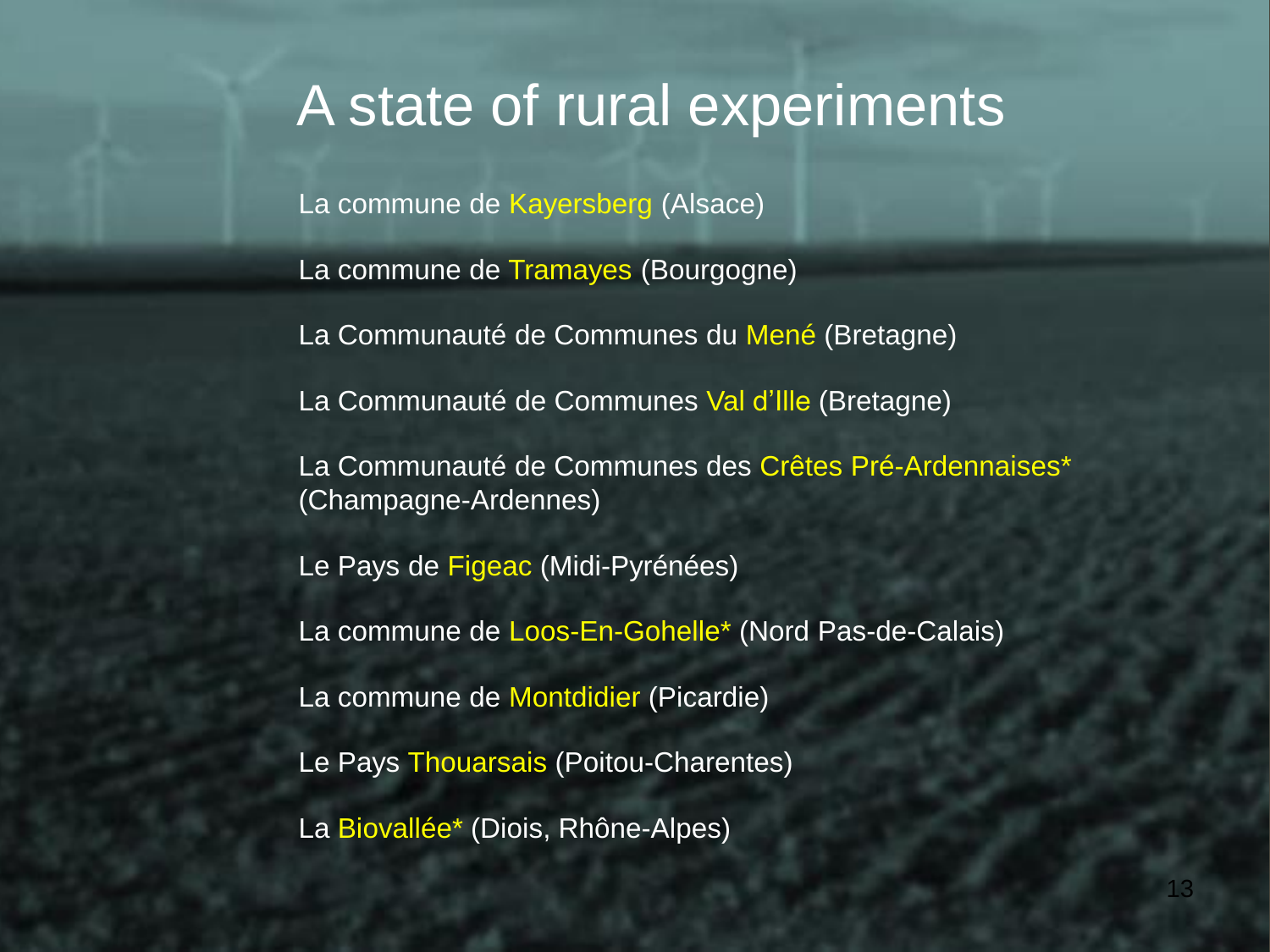| <b>Kayersberg</b> | Key words: citizen participation, wood energy, citizen-owned ReN capacities (PV power                                                                                                                                                                                                                                                                                        |
|-------------------|------------------------------------------------------------------------------------------------------------------------------------------------------------------------------------------------------------------------------------------------------------------------------------------------------------------------------------------------------------------------------|
| (Alsace)          | plant, wind farm).                                                                                                                                                                                                                                                                                                                                                           |
|                   | <b>Key aspects:</b><br>Remarkable wood energy achievements: 7 wood and gas boiler units, wood processing platform, heating network (871 kW)<br>Citizen engagement in the development of ReN capacities: individual PV and thermal solar panels; co-operative PV farm (1st in France, 8kWc)and<br>5-turbine wind farm<br>Energy-savings: public lighting, communal buildings. |
| <b>Tramayes</b>   | Key words: wood boiler room, heating network, energy planning, public lighting, positive                                                                                                                                                                                                                                                                                     |
| (Bourgogne)       | energy territory.                                                                                                                                                                                                                                                                                                                                                            |
|                   | Key aspects:<br>Publicly owned and managed wood boiler unit and heating network: the municipality sells more heat from renewable energy sources than it                                                                                                                                                                                                                      |
|                   | consumes for its own buildings.                                                                                                                                                                                                                                                                                                                                              |
|                   | Reduction of the 'energy bill' (energy savings, energy efficiency, renewables). Demonstration based on the concrete case of public lighting.<br>Front-runner and leader on a local and regional scale, 'Positive energy Territories' meeting and regional call for projects.                                                                                                 |
| Le Mené           | <b>Key words:</b> agriculture, agro-industry, cooperative, local development, energy self-                                                                                                                                                                                                                                                                                   |
| (Brittany)        | sufficiency, 100% ReN.                                                                                                                                                                                                                                                                                                                                                       |
|                   | <b>Key aspects:</b><br>Variety of ReN developments: colza oil-mill, wood boiler unit and municipal heating network, methanization plant, co-operative wind farm, etc.                                                                                                                                                                                                        |
|                   | Ambition: 100% ReN and energy self-sufficient by 2030.<br>Innovative financial plans for energy projects including various actors (inhabitants, farmers, co-operatives, industrialists, etc.)                                                                                                                                                                                |
|                   | Singular context of Brittany: energy insularity; agro-industry, pig manure and nitrate pollution.                                                                                                                                                                                                                                                                            |
| Val d'Ille        | <b>Key words:</b> transverse management /sustainable development; organic farming; short                                                                                                                                                                                                                                                                                     |
| (Brittany)        | circuits/short food supply chain; wood energy/heating network; solar photovoltaic; 'soft'                                                                                                                                                                                                                                                                                    |
|                   | transportation; Covenant of Mayors; climate plan (GHG).                                                                                                                                                                                                                                                                                                                      |
|                   | Key aspects: transversal governance, articulation between climate-energy issues and local development, articulation between local initiatives and<br>institutional frameworks, installed ReN capacities, innovative (business) models.                                                                                                                                       |
| Crêtes Pré-       | Key words: participative democracy; territorial development; co-operative ReN                                                                                                                                                                                                                                                                                                |
| ardennaises       | <b>Key aspects:</b><br>Pioneer territory in the development of local wind power planning and charter.                                                                                                                                                                                                                                                                        |
| (Champagne-       | ReN innovation model based on citizen participation / funding, supporting the gradual emergence of a co-operative ReN model in France.                                                                                                                                                                                                                                       |
| Ardennes)         | Core role of participative democracy in the emergence of a local climate-energy agenda.                                                                                                                                                                                                                                                                                      |
|                   |                                                                                                                                                                                                                                                                                                                                                                              |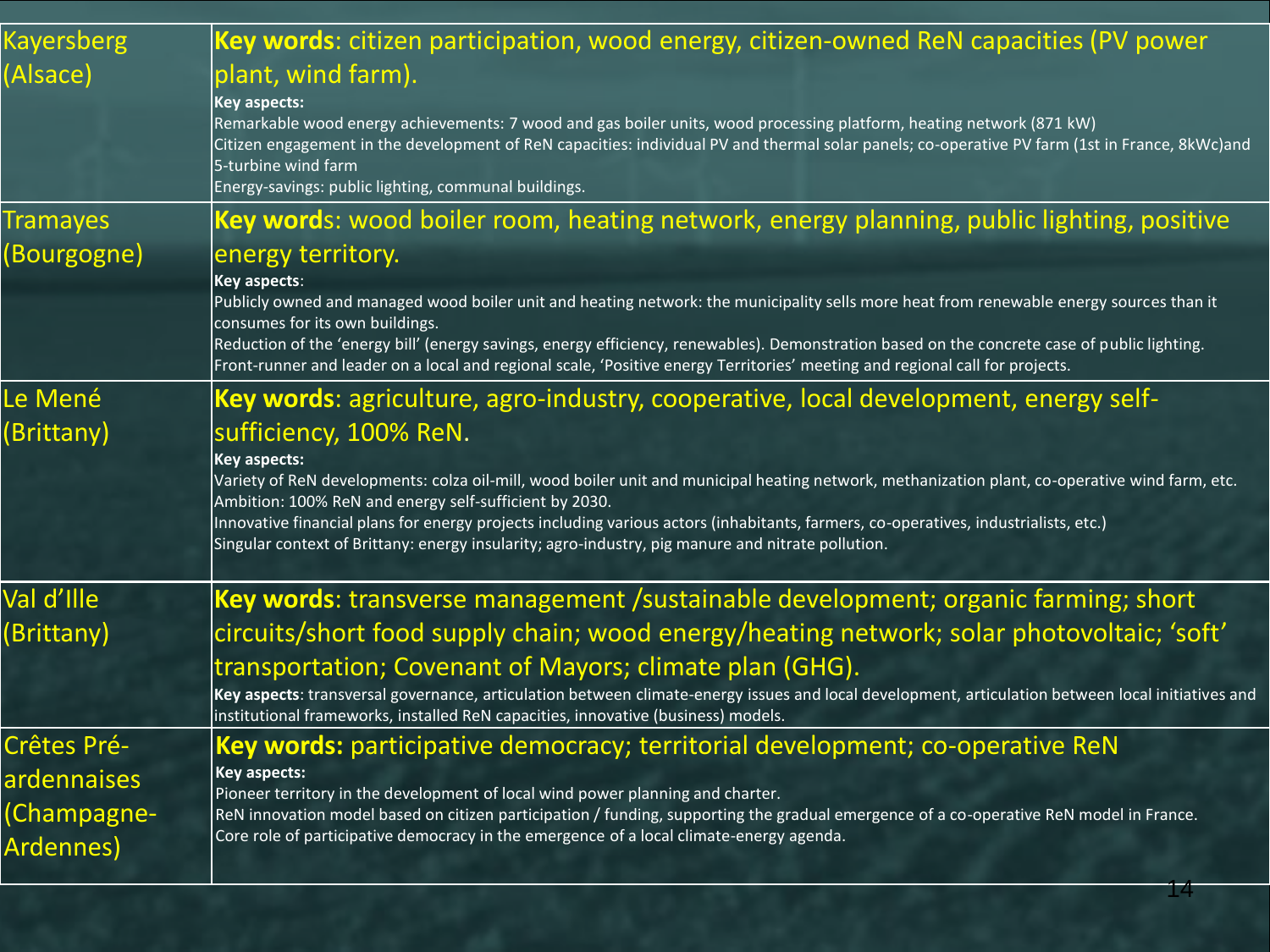| Pays de Figeac         | Key words: mutualisation, territorial development, bond agriculture-energy, collective                                                                                                                                                                                              |
|------------------------|-------------------------------------------------------------------------------------------------------------------------------------------------------------------------------------------------------------------------------------------------------------------------------------|
| (Midi-Pyrénées)        | park solar, agricultural cooperative.                                                                                                                                                                                                                                               |
|                        | <b>Key aspects:</b>                                                                                                                                                                                                                                                                 |
|                        | Projects of renewable energies like vector of a renewal of activity and a fixing of value on the territory; new trades to be adapted                                                                                                                                                |
|                        | Implication of the inhabitants and in particular of the agricultural sector: entry of the farmers into a new trade, start of a transformation of the<br>role of the farmer, who from now on can see himself as an energy supplier                                                   |
|                        | Mutualisation-like tool of mobilization and implication of the actors in the territory; facilitates the initial implication in the projects, limits the                                                                                                                             |
|                        | risk, increases the force of negotiation, and redistributes the profits.                                                                                                                                                                                                            |
| Loos-en-Gohelle        | Key words: eco-construction / eco-renovation, innovation cluster, R&D, 'pilot city towards                                                                                                                                                                                          |
| (Nord-Pas-de-          | sustainable development', citizen participation.                                                                                                                                                                                                                                    |
| Calais)                | Key aspects:                                                                                                                                                                                                                                                                        |
|                        | coal industry legacy: unemployment, low-incomes, mining housing, massive environmental degradation, industrial infrastructures<br>'pilot city', territorial reconversion towards sustainable innovation and R&D: network of actors and R&D clusters (CERDD, Cd2e, Ekwation cluster, |
|                        | life cycle analysis platform, national pole of competitiveness named 'TEAM' <sup>2</sup> , a R&D test platform for solar energy 'Luminawatt', a training centre                                                                                                                     |
|                        | for eco-construction.                                                                                                                                                                                                                                                               |
|                        | citizen participation.                                                                                                                                                                                                                                                              |
| Montdidier             | Key words: 'pilot city', energy efficiency, ReN projects, municipally owned and managed                                                                                                                                                                                             |
| (Picardy)              | power grid and utility, 100% municipal wind farm                                                                                                                                                                                                                                    |
|                        | <b>Key aspects:</b>                                                                                                                                                                                                                                                                 |
|                        | Municipal control over local power supply and distribution grid, as part of a local energy public utility<br>'Pilot city' for energy efficiency,                                                                                                                                    |
|                        | ReN production revenues recycled into energy savings                                                                                                                                                                                                                                |
|                        | Municipality aiming at energy autonomy and thereafter at becoming a positive energy territory.                                                                                                                                                                                      |
|                        | Exemplary experiment, yet having little coordination with departmental and regional climate-energy public policy devices                                                                                                                                                            |
| <b>Pays Thouarsais</b> | Key words: Climate-Energy Plan; agriculture; energy savings; renewable energies (PV,                                                                                                                                                                                                |
| (Poitou-Charentes)     | methanisation, wood-energy)                                                                                                                                                                                                                                                         |
|                        | <b>Key aspects:</b>                                                                                                                                                                                                                                                                 |
|                        | Strategy articulated around a Climate-Energy Plan<br>Agriculture and the reduction of GHG emissions                                                                                                                                                                                 |
|                        | Variety of public fundings (national, regional, EU) and variety of financial models                                                                                                                                                                                                 |
| Biovallée (Rhône-      | Key words: branding, European reference, sustainable development, regional support,                                                                                                                                                                                                 |
| Alpes)                 | Low Energy Building retroffiting (50KWh/m <sup>2</sup> /y).                                                                                                                                                                                                                         |
|                        | <b>Key aspects:</b>                                                                                                                                                                                                                                                                 |
|                        | Regional integration and support (Rhône-Alpes Region), emblematic territory, sustainable development, 'rural Freiburg'.<br>15                                                                                                                                                       |
|                        | Low Energy Building retroffiting, craftsmen collectives, experiments, standardisation / massification<br>Small wind power experiments, support to co-operative PV solar projects.                                                                                                   |
|                        |                                                                                                                                                                                                                                                                                     |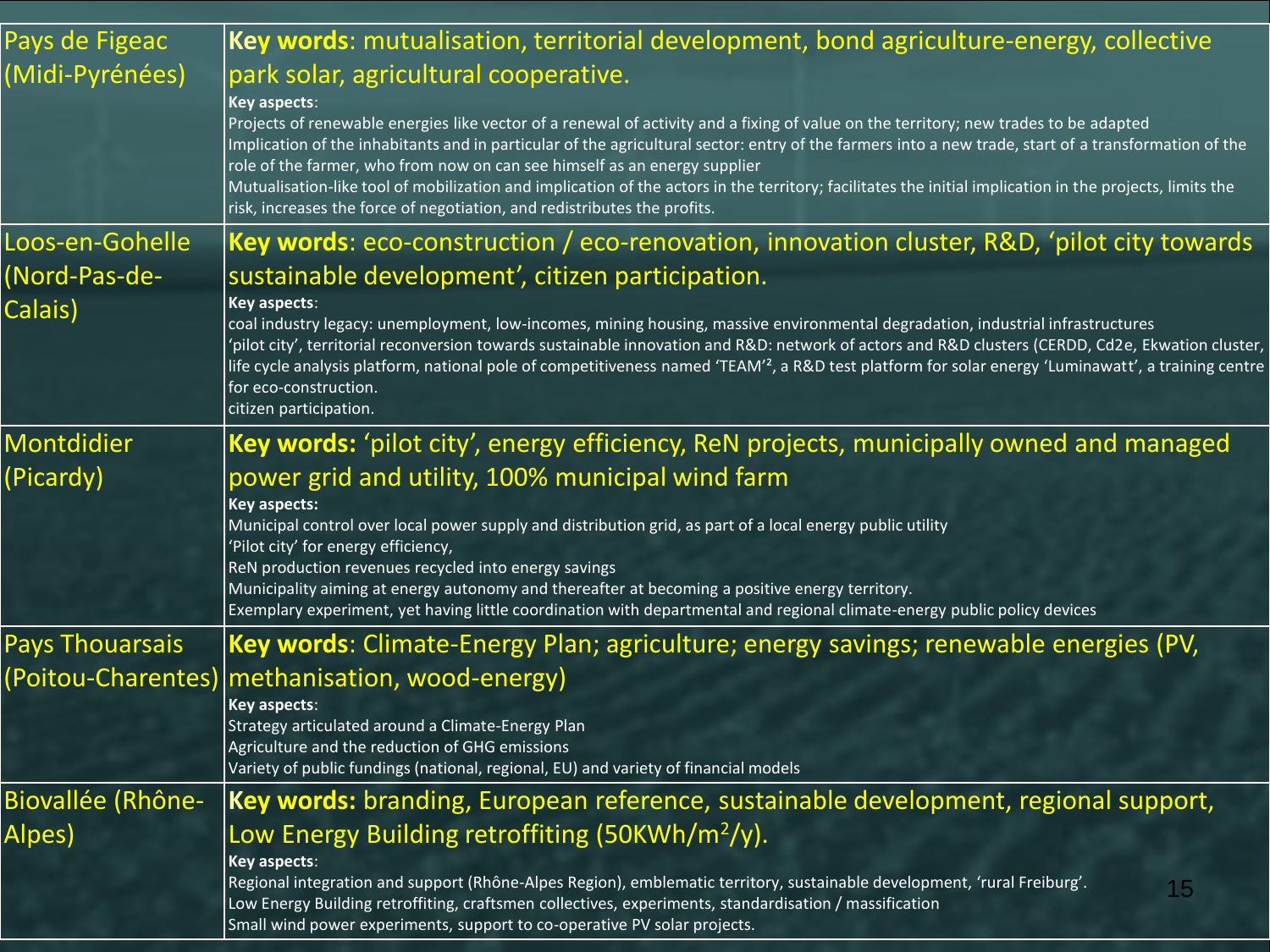#### Issues of local development / territorial conversion, historicity

Loos-en-Gohelle [declining mining territory, industrial and mining heritage] Crêtes Pré-ardennaises [sparsely populated area, no real economy apart from agriculture, major challenge in the 1980s] Montdidier [local DSO and the upcoming liberalisation of the electricity sector] Pays de Figeac [need to diversify local agric. coop. and local economy]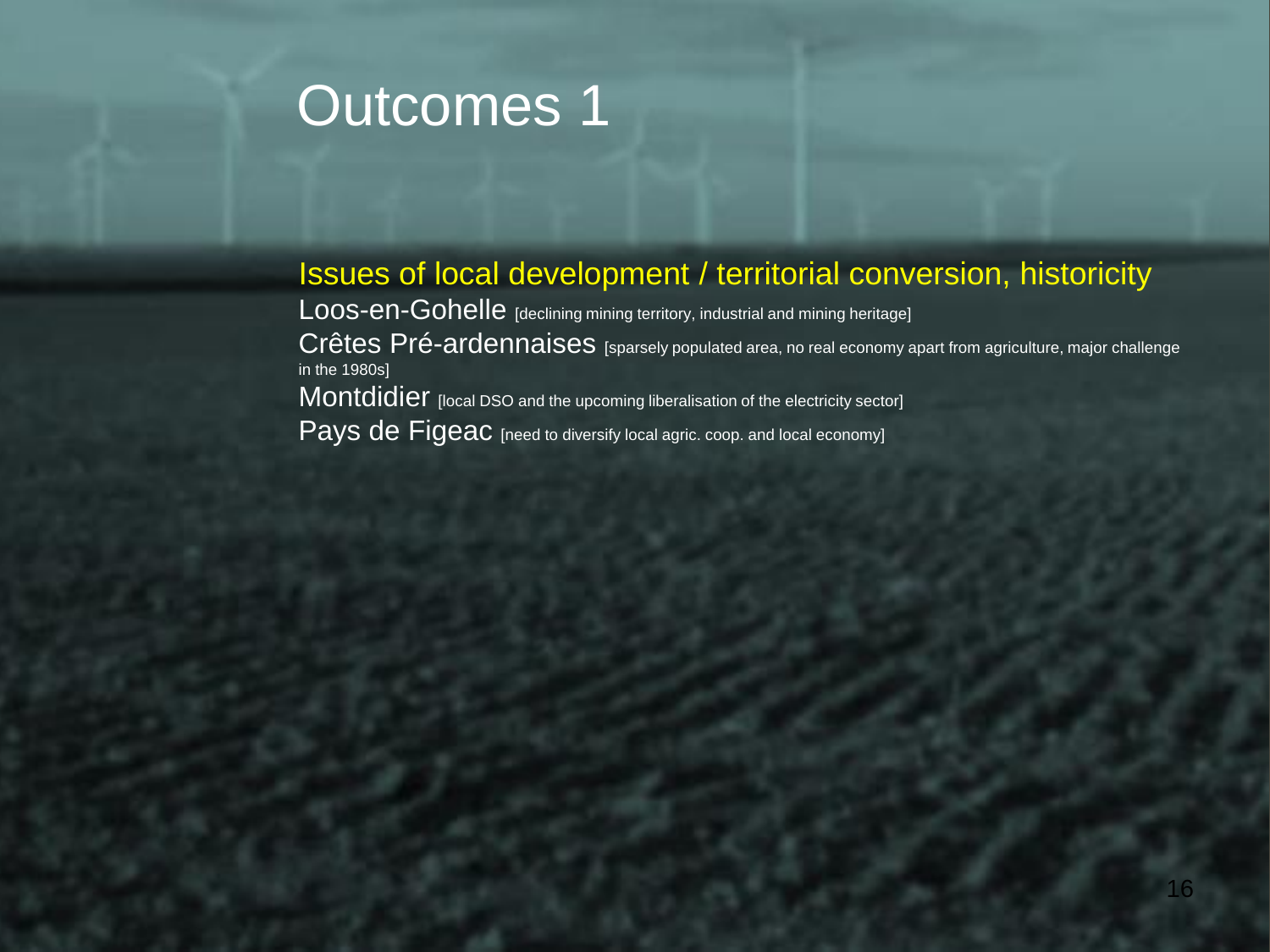#### Variety of achievements as regards actual realisation

[installed capacity, reduction in energy demand]

#### Most advanced

Le Mené [methanisation unit, oil mill for biodiesel, wood-fired heating plant and network, participatory wind energy, lowenergy buildings, eco-construction, ReN start-up incubator, etc.]

Kaysersberg Valley [wood heating plants and wood supply industry, citizen solar installation, small hydro units, public and civic wind project]

Montdidier [energy consumption reduction, publicly-owned wind power, wood-fired heating plant and network, solar PV]

Pays Thouarsais [wind park, collective methanisation unit, wood heating plants, solar installations, shared energy management]

#### Intermediary stage and scale of realisation

Loos-en-Gohelle [home energy retrofits, eco-construction, thermal solar energy and wood boiler in public buildings, solar PV, R & D platforms on eco-materials / eco-construction / recycling / solar PV] Crêtes Pré-ardennaises [participative democracy, coop ReN]

#### Promising soft-type experiments

[e.g., organisational, institutional] Val d'IIIe [wood-fired heating plant and network, solar PV] Biovallée [energy renovation, small wind power]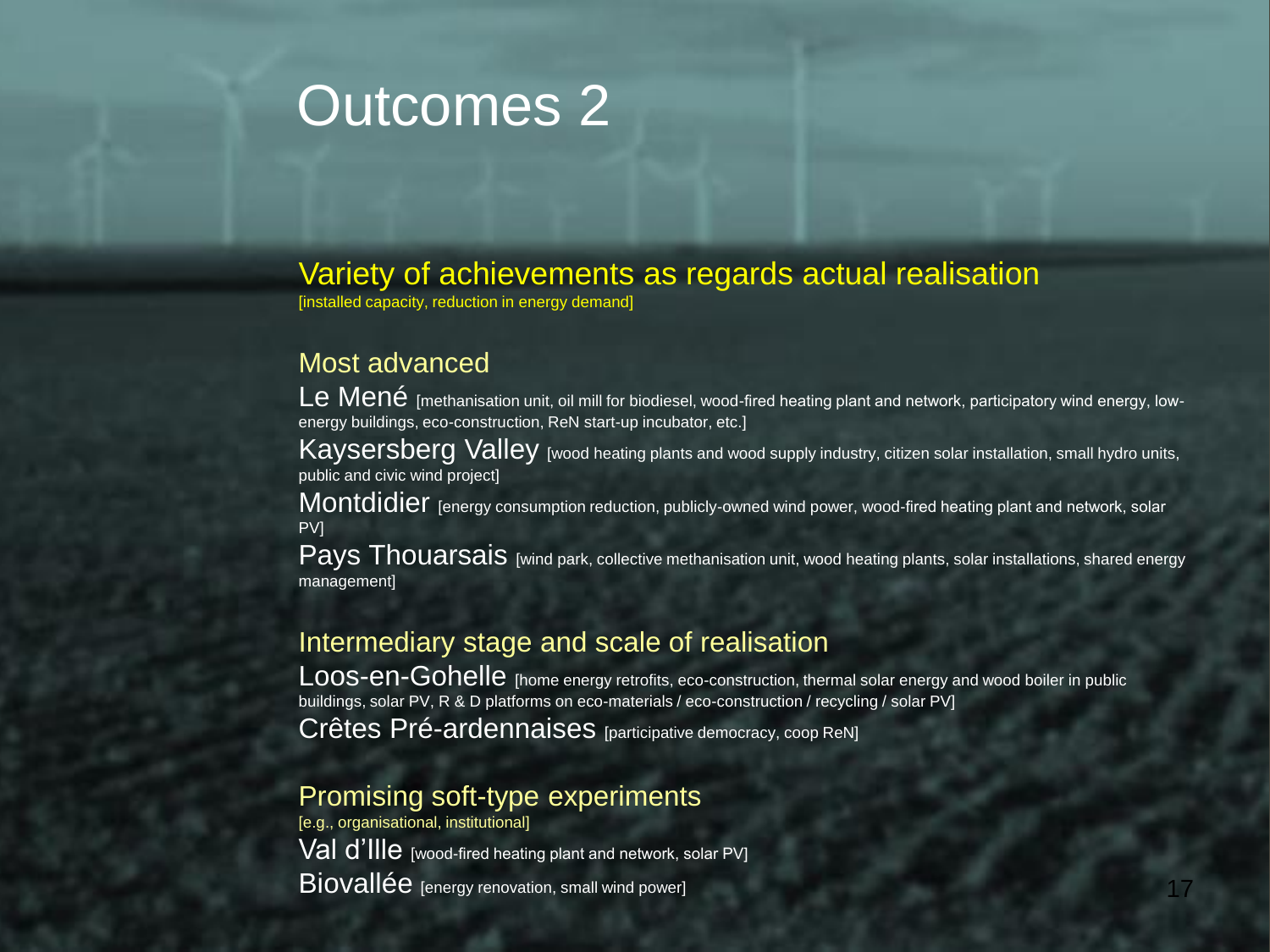Uneven enrolment in public policy programmes such as climate-energy plans

Not a condition for concrete achievements or developments Le Mené, Biovallée

Structuring role [devising of plans or schemes] Pays Thouarsais

Labelling, increased visibility [access to EU funding] Val d'Ille, Montdidier, Loos-en-Gohelle

In-between, tension Crêtes Pré-ardennaises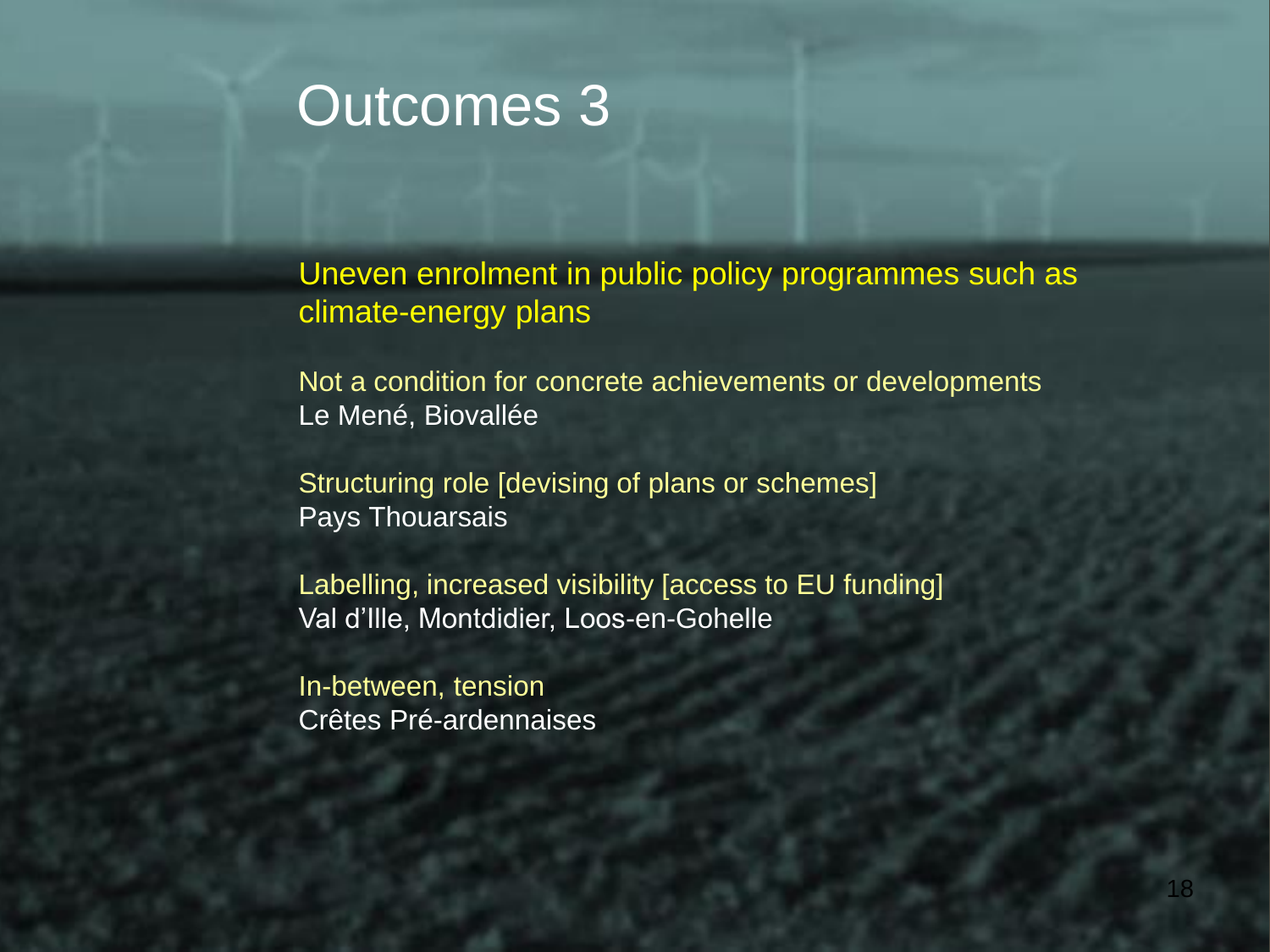#### Innovations that reach beyond their territory

#### Biovallée, DOREMI

'craftsmen collective' for low-energy retroffiting (individual housing) with a view to development on the national level

#### Crêtes Pré-ardennaises

regionalisation of the Enercoop national energy cooperative 'Mouvement Energie Partagée', funds for developing participative funding of ReN projects on a national scale. Wind energy charter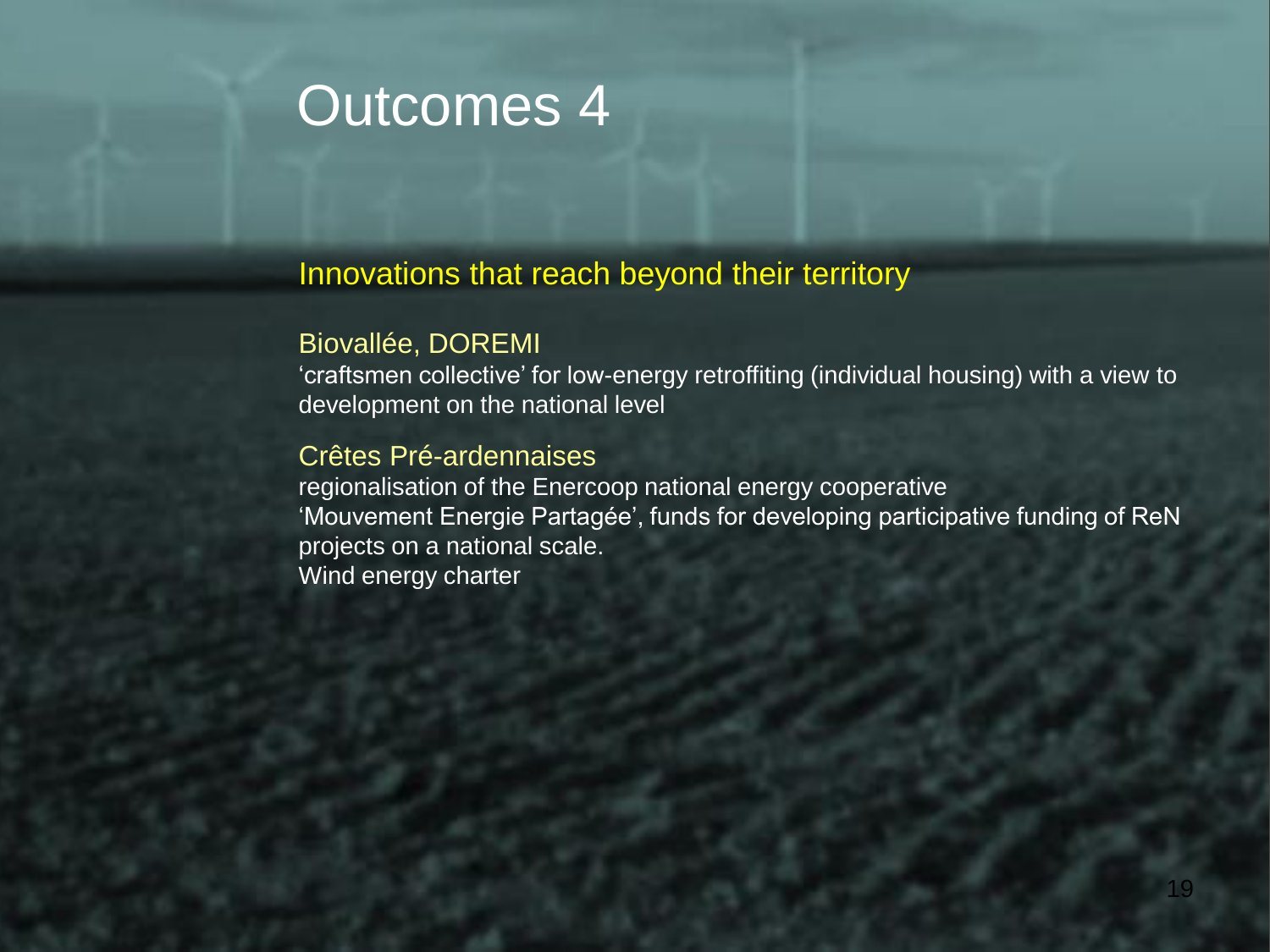#### Discontinuities, events, institutional support

apparent dating of experiments does not really correlate with the extent of realisation Loos-en-Gohelle, Crêtes pré-ardennaises - early start, not the most developed Biovallée, Val d'Ille - recent, gaining visibility and scale

#### some processes made up of discontinuities

Montdidier - election of a new mayor Val d'ille – elections mayors, CdC

role of institutional support or recognition Crêtes pré-ardennaises - 1999 Decentralisation Law Biovallée - regional recognition as GPRA Pays Thouarsais – CLIC support and funding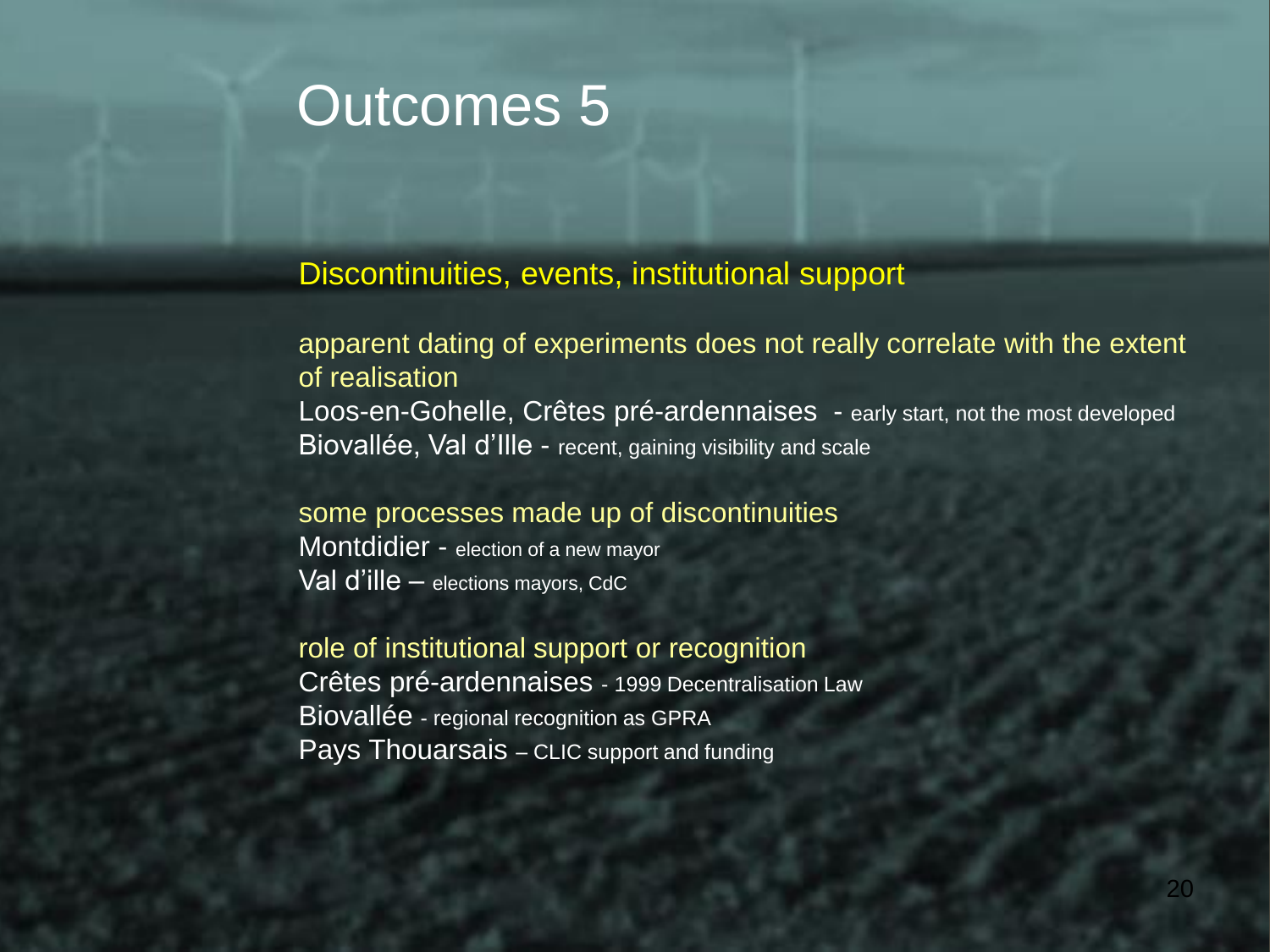In-depth inquiry into some of these experiments

successes are like icebergs

visible part of longer processes of local development

importance of capacity building that enables local collectives to seize the opportunities opened up by market or policy environment

understanding the territorial and historical processes of capacity building requires an archaeology of these processes to uncover the way in which a collective capacity has been built at the local level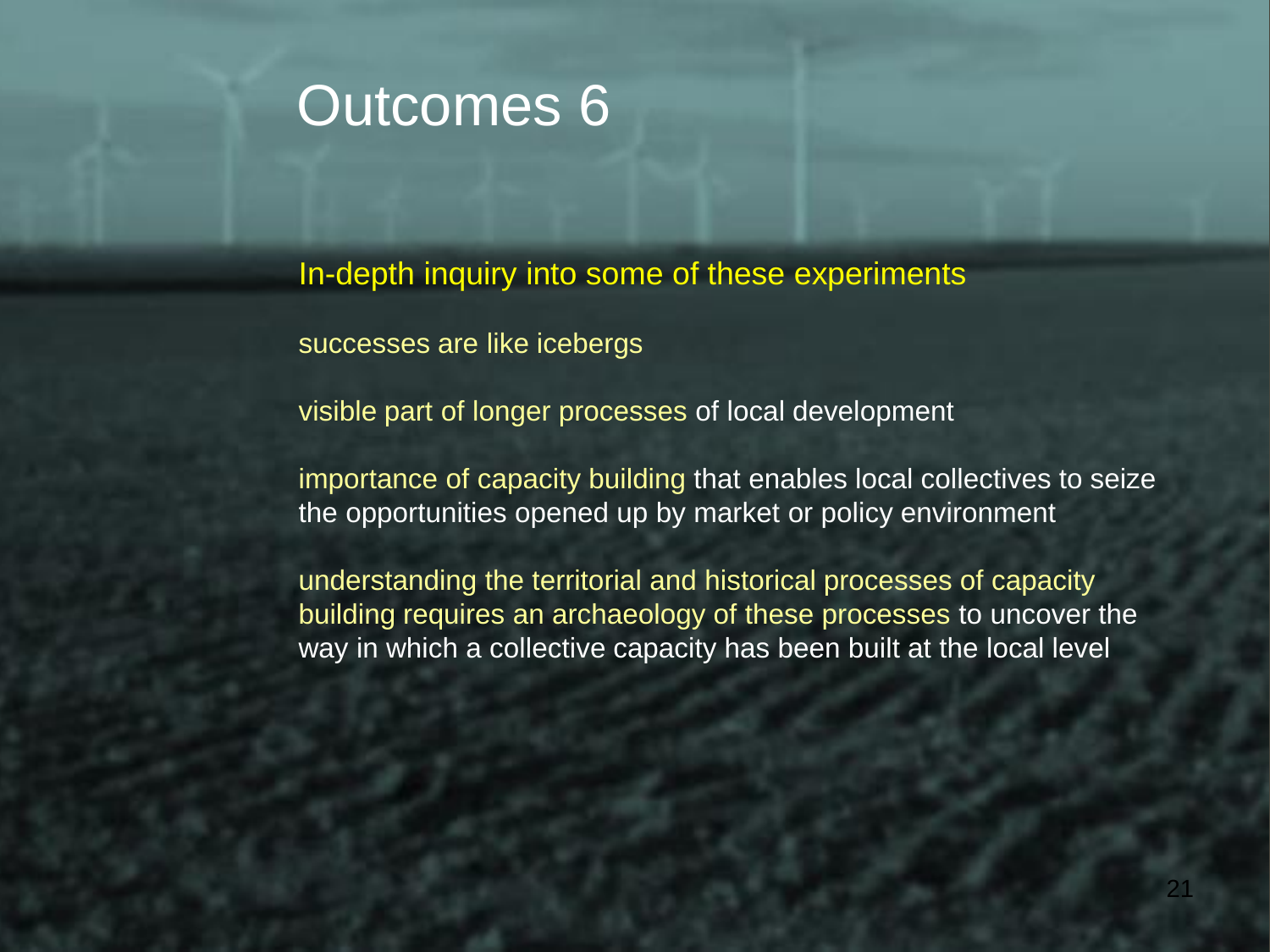# **Conclusion**

#### Territoriality as a driver >

synergy between energy & local development / territorial reconversion (historicity / singularity) territoriality (sociotechnical history, know-how(s), forms of solidarities, local attachments, time made material…)

#### Condition >

collective capacity building (shared vision, carrying on projects over time with a collective work, importance of exchanging practices …)

#### Autonomy >

capacity to capitalise on ongoing energy projects in order to develop new projects and get a grip on local energy futures

#### Policy >

accounting for all the resources engaged in energy change processes accounting for uncertainty, trial and error process

Local as another way of doing energy policy (not a mere implementation level of national objectives) Call for a critical appraisal of French localism <sup>22</sup>